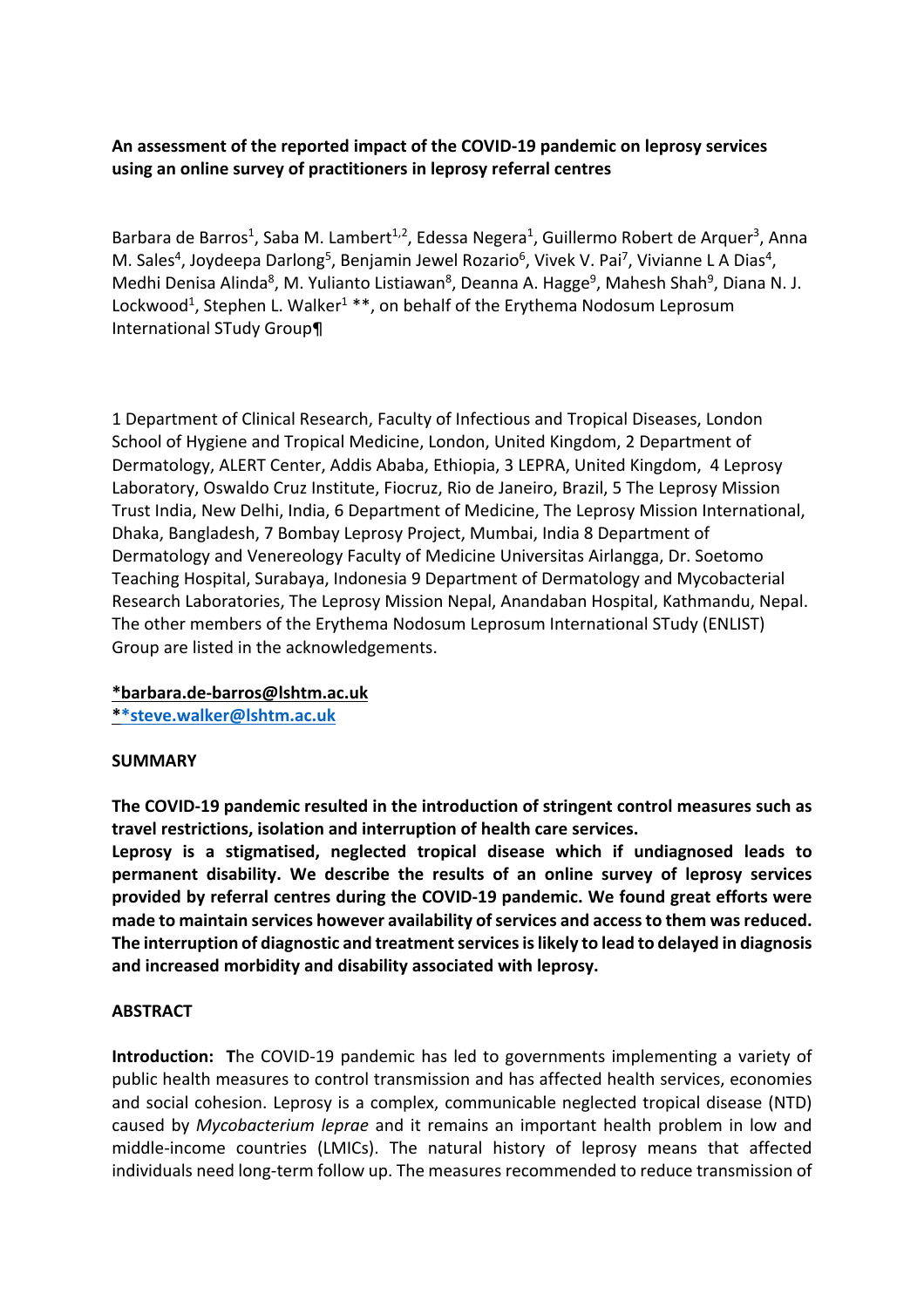SARS-CoV-2 such as isolation, social distancing and the restriction on movement can create barriers to health services. We evaluated the impact of the COVID-19 epidemic response on leprosy services and disease management.

Methods: We conducted a cross-sectional online survey with health care professionals in leprosy referral centres.

Results: Eighty percent of leprosy diagnostic services were reduced. All respondents reported that multi-drug therapy (MDT) was available but two reported reduced stock. Sixty-six percent of respondents reported that patients could access MDT during social restrictions, 57% of respondents reported patients obtained MDT in their local clinic. Clinicians used alternative strategies such as telephone consultations to maintain contact with patients. However, patients were not able to travel to the referral centres. Other services such as reconstructive surgery were closed.

Discussion: This study highlights the effects of the initial phase of the SARS-CoV-2 pandemic on leprosy services in a range of leprosy endemic countries. Many services remained open providing leprosy diagnosis, MDT and leprosy reaction medications. Referral centres developed innovative measures such as telemedicine tools to counter the negative impact of the COVID-19 pandemic.

#### **INTRODUCTION**

Severe acute respiratory syndrome coronavirus 2 (SARS-CoV-2) is reported to have caused more than  $103,943,000$  infections and 2,255,000 deaths<sup>1</sup> by February 2021. The pandemic has led to governments implementing a variety of public health measures to control transmission and has affected health services, economies and social cohesion. Epidemics can lead to severe impact on health services. The Ebola virus disease (EVD) outbreak 2014-16 was associated with a high mortality and had a devastating effect on healthcare workers and healthcare service delivery<sup>2</sup> in West Africa. It is estimated that deaths due to HIV, malaria and tuberculosis increased<sup>3</sup>. Maternal and neonatal mortality had significantly increased<sup>4,5</sup> and reduced access to services affected those with chronic non-communicable diseases(NCD)<sup>6</sup>.

Leprosy is a complex, communicable neglected tropical disease (NTD) caused by Mycobacterium leprae which has chronic features giving it similarities to NCDs<sup>7</sup>. Leprosy remains an important health problem in low and middle-income countries (LMICs) and 202,185 new cases of leprosy were reported to WHO in 2019<sup>8</sup>. India reported the largest number of new cases, followed by Brazil and Indonesia<sup>8</sup>. Leprosy causes a range of clinical presentations and if not diagnosed early can lead to permanent disability<sup>9</sup>. Multi-drug therapy (MDT) is an effective combination of three antimicrobials, rifampicin, clofazimine and dapsone, provided free to patients<sup>10</sup>. MDT is prescribed for 6 or 12 months. However, even with successful treatment, individuals are at risk of developing leprosy immune-mediated complications known as "reactions" which are a risk factor for permanent nerve damage and may be associated with increased mortality $1^{1-14}$ . Reactions require immunosuppression usually with oral corticosteroids which cause adverse effects. The natural history of leprosy means that affected individuals need long-term follow up.  $12-14$ .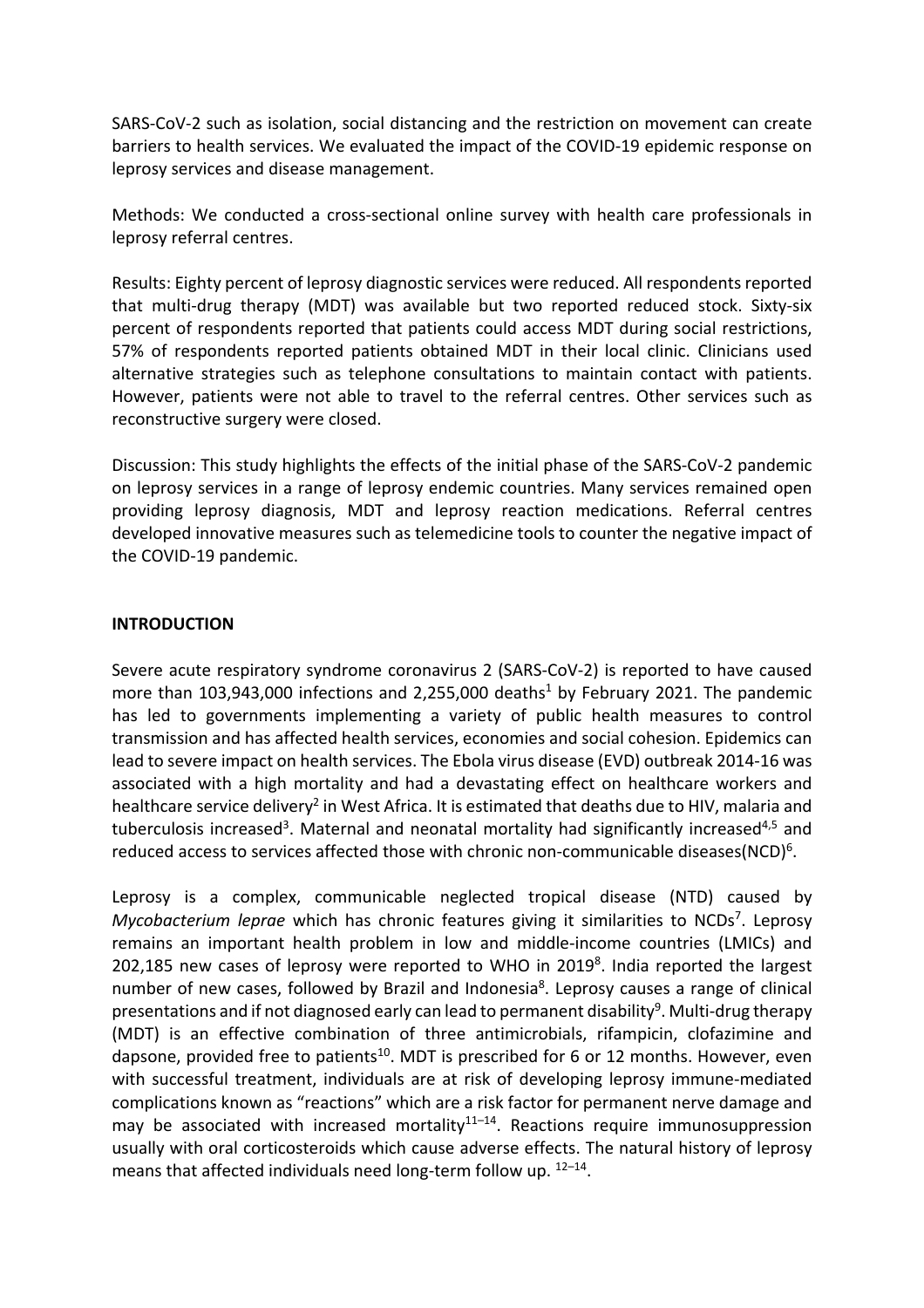The measures recommended to reduce transmission of SARS-CoV-2 such as isolation, social distancing and the restriction on movement create barriers to accessing health care in addition to those normally present. NTDs disproportionately affect the most socially and economically vulnerable individuals in LMICs, who already experience considerable barriers to access health services<sup>15,16</sup>. The fear of SARS-CoV-2 infection, reduced availability of services due to restructuring of health care provision or reduced staffing may limit access or result in the closure of services.

WHO issued interim guidance for implementation of NTD programmes (including leprosy) on  $1<sup>st</sup>$  of April 2020 which recommended the postponement of NTD surveys, active surveillance activities and community campaigns<sup>17</sup>. In July 2020, guidelines were published recommending risk assessment and thorough planning to restart only essential activities<sup>18</sup>. The impact of service interruptions on NTD control and disability is unknown.

We evaluated the COVID-19 epidemic response, the impact of COVID-19 on leprosy services and disease management, and mechanisms of support available for the clients of leprosy services at referral centres.

## **METHODS**

A cross-sectional online survey was conducted between  $19<sup>th</sup>$  May and  $7<sup>th</sup>$  July 2020. A short, structured, online questionnaire comprising of 6 sections with 54 questions was designed using REDCap (Appendix 1). The responses were a combination of multiple choice and free text responses. The themes of the questions in the six sections were leprosy service provision, treatment of leprosy during COVID-19, COVID-19 information and control measures, COVID-19 diagnosis, management and precautions, COVID-19 among patients with leprosy and financial support.

The London School of Hygiene & Tropical Medicine Observational / Interventions Research Ethics Committee advised that no ethical approval was necessary because this work is a service evaluation.

#### **Participants**

The members of the ENLIST Group (a network of leprosy collaborating centres)<sup>19</sup>, based in institutions supported by LEPRA $^{20}$ , a UK based charity which supports leprosy work in Bangladesh, India, Mozambique and Zimbabwe and other leprologists from our networks were invited to participate.

The invitation was distributed by email with the link to the online questionnaire. All participants were informed of the objectives of the evaluation.

#### **Data Analysis**

All responses were anonymised and analysed using descriptive statistics.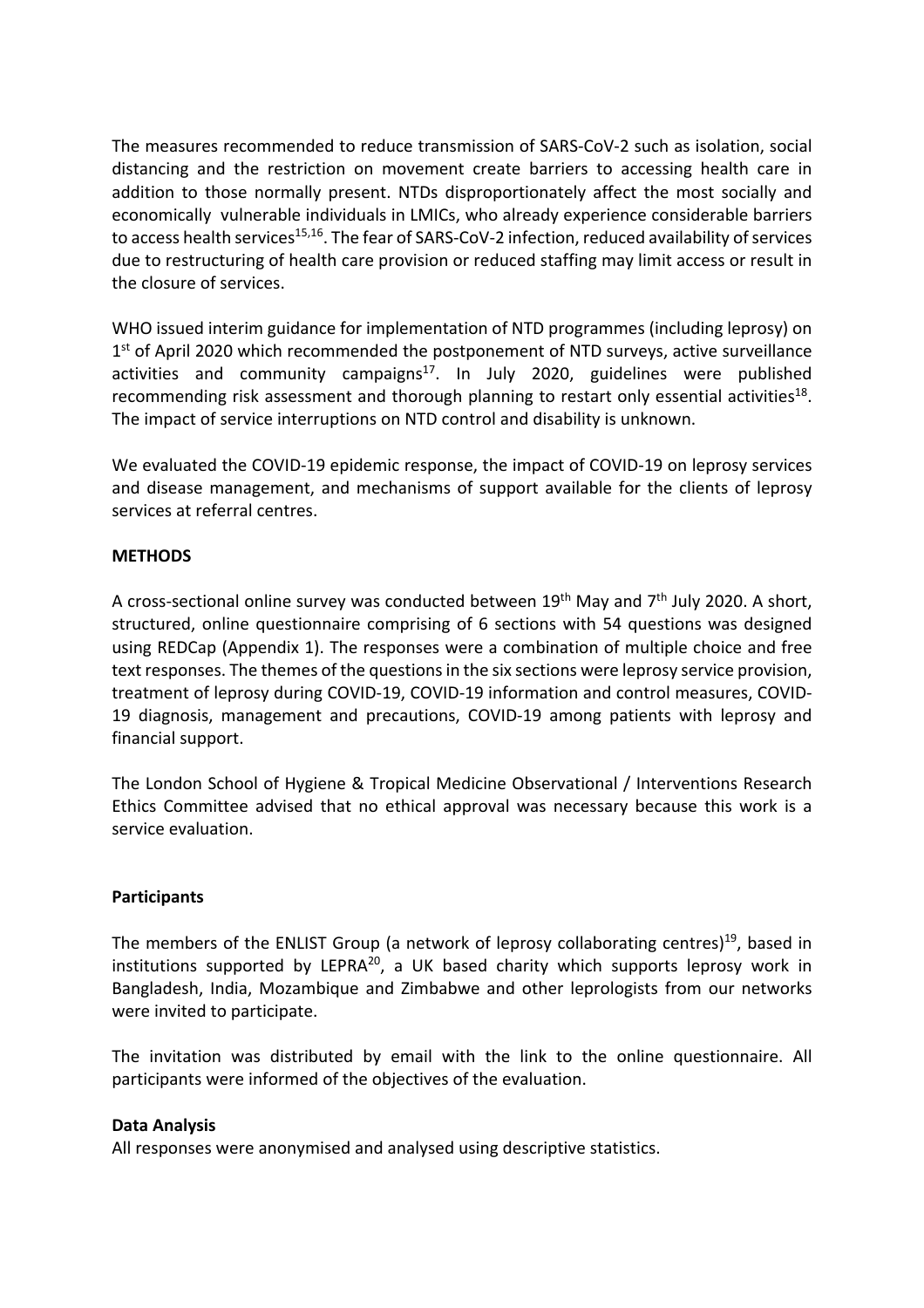### **RESULTS**

Forty-four invitations to complete the survey were sent to individuals working at institutions in Bangladesh, Brazil, Democratic Republic of Congo (DRC), Ethiopia, India, Indonesia, Nepal, Nigeria, Sri Lanka and the United States of America.

Twenty-one completed responses were obtained from centres in Bangladesh (n=3), Brazil (n=4), DRC (n=2), Ethiopia (n=1), India (n=8), Indonesia (n=1), Nigeria (n=1) and Sri Lanka  $(n=1)$ .

#### Leprosy Service Provision

There was variation between centres in the range of services provided. All respondents reported some disruption to their services such as surgical services and community-based activities.

Table 1 shows the services normally provided and the extent they were affected (not affected, reduced, closed). Sixteen of twenty (80%) leprosy diagnostic services were reduced, and only one (5%) closed. All respondents reported that MDT drugs were available but two (13%) reported reduced stock.

Respondents highlighted that treatment was available but factors such as restrictions on travel changed working practices.

*"Patient movement is restricted due to lockdown situation, so MDT blister is handed over to each patient for 2 - 3 months together."*

Seven of eight (87%) reconstructive surgery services suspended their activities. Communitybased activities, such as active case finding, and delivery of single-dose rifampicin chemoprophylaxis to the contacts of leprosy patients, were suspended by 76.9% and 66.7% of the services respectively.

Six respondents reported suspension of other activities such as slit skin smear (n=1), ulcer management (n=2), rehabilitation (n=2), counselling (n=1), community-based rehabilitation  $(n=1)$ , income generation activities  $(n=1)$ , training of medical officers and community health care workers (n=2), academic activities (n=1), and research (n=2).

The changes to services were communicated to service users:

"*We called all patients to explain the situation and reschedule them…"*

| Table 1. Leprosy services availability during the COVID-19 pandemic |                      |  |
|---------------------------------------------------------------------|----------------------|--|
|                                                                     | Institutional impact |  |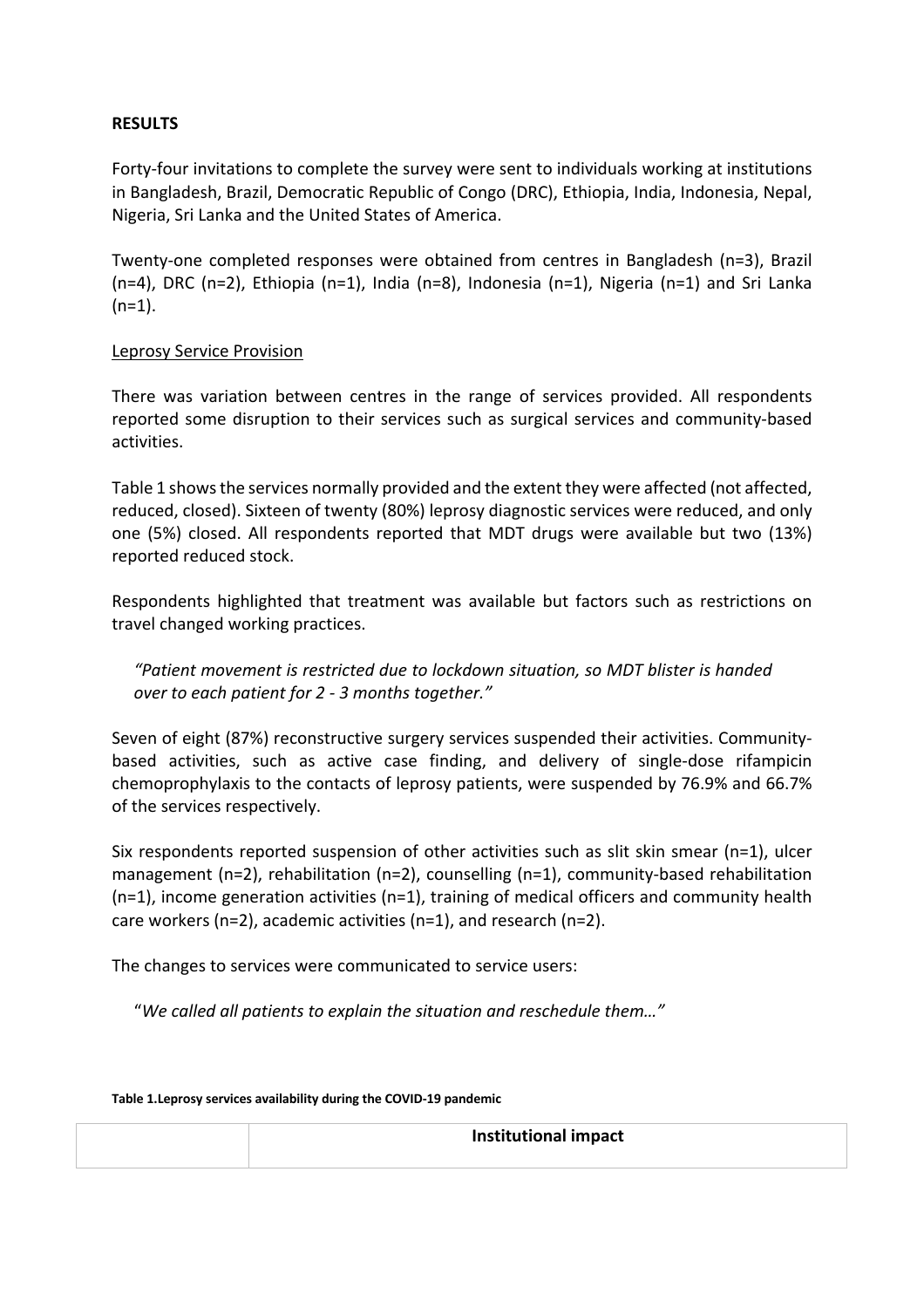| <b>Service normally</b><br>provided (n)              | Service not<br>affected n (%) | Reduced service<br>n (%) | Service closed n<br>$(\%)$ | Not answered<br>$n$ (%) |
|------------------------------------------------------|-------------------------------|--------------------------|----------------------------|-------------------------|
| <b>Diagnosis</b><br><b>Leprosy</b><br>(20)           | 3(15.0)                       | 16(80.0)                 | 1(5.0)                     |                         |
| MDT provision (15)*                                  | 13 (86.7)                     | 2(13.3)                  | $\mathbf 0$                |                         |
| MDT access (15)                                      | 7(46.7)                       | 6(40)                    | 2(13.3)                    |                         |
| <b>Reaction clinic (18)</b>                          | 5(27.8)                       | 12 (66.7)                | 1(5.6)                     |                         |
| <b>Reaction inpatient</b><br>(18)                    | 5(27.8)                       | 5(27.8)                  | 2(11.1)                    | 6(33.3)                 |
| Physiotherapy (18)                                   | 1(11.1)                       | 12(66.7)                 | 3(16.7)                    | 1(5.6)                  |
| Orthotics (13)                                       | 4(30.8)                       | 7(53.8)                  | 2(15.4)                    |                         |
| Reconstructive<br>surgery (8)                        | 1(12.5)                       | $\mathbf 0$              | 7(87.5)                    |                         |
| Active case finding<br>(13)                          | 0                             | 3(23.1)                  | 10 (76.9)                  |                         |
| Single-dose<br>rifampicin<br>chemoprophylaxis<br>(3) | 0                             | 1(33.3)                  | 2(66.7)                    |                         |

\* MDT provision was characterised as not affected, reduced stock or out of stock.

Only one respondent reported staff absence due to COVID-19 illness. Five centres had their staff re-deployed to the pandemic response activities.

#### Treatment of leprosy during COVID-19

Table 2 shows responses concerning treatment access. Fourteen of 21 (66.7%) respondents reported that patients could access MDT during social restrictions, 12 (57%) respondents reported patients obtained MDT in their local clinic. Only 11 (52%) respondents reported that reaction medication was provided in local clinics.

| Table 2. The accessibility of MDT and drug therapy for leprosy reactions during COVID-19 pandemic in leprosy referral |  |
|-----------------------------------------------------------------------------------------------------------------------|--|
| centers                                                                                                               |  |

| <b>Question</b>                                                      | <b>NUMBER OF CENTRES (n=21)</b> |           |             |
|----------------------------------------------------------------------|---------------------------------|-----------|-------------|
|                                                                      | <b>YES</b>                      | NO.       | NO RESPONSE |
| Can most patients obtain MDT<br>during<br>social<br>restrictions?    | 14 (66.7%)                      | 4 (19%)   | 3(14.3%)    |
| Can most patients obtain MDT in your institution?                    | 11 (73.3%)                      | 2(13.3%)  | 2(13.3%)    |
| Can most patients obtain MDT in their local clinic?                  | 12 (57.1%)                      | 6(28.6%)  | 3(14.3%)    |
| Were patients taking a larger MDT supply than<br>normal?             | 10 (66.7%)                      | 4 (26.7%) | $1(6.1\%)$  |
| Can most patients obtain reaction medication during<br>lockdown?     | 12(66.6%)                       | 4(22.2%)  | 2(11.1%)    |
| Can most patients obtain reaction medication in<br>your institution? | 13(72.2%)                       | 3(16.7%)  | 2(11.1%)    |
| Were patients taking reaction medication given a<br>larger supply?   | 8(72.2%)                        | 5(27.8%)  | 5(27.8%)    |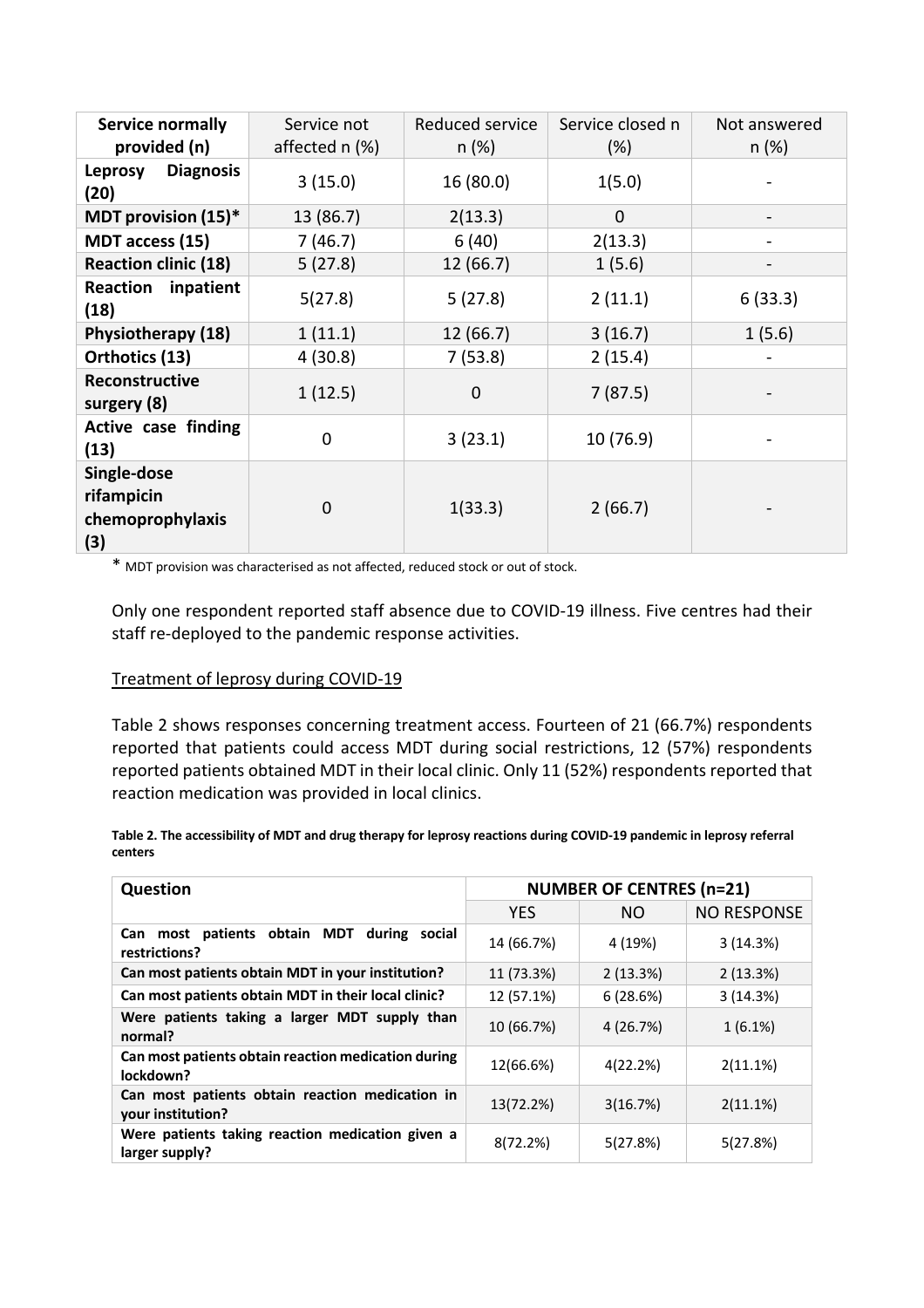| Can most patients obtain reaction medication in | 11(52.4%) | 7(33.3%) | 3(14.3%) |
|-------------------------------------------------|-----------|----------|----------|
| their local clinic?                             |           |          |          |

Eighteen respondents (85%) reported provision of reaction medication, all of them provided corticosteroids, seven (38%) provided thalidomide, nine (50%) provided clofazimine and 3 (17%) provided other reaction medications such as methotrexate and azathioprine. Thalidomide supply was not affected, however in one centre patients were unable to collect the medication. Clofazimine supply was reduced in two (22%) centres, and out of stock in one centre (11%).

The supply of oral corticosteroids was reported to be reduced at two centres (11%) because of the impact of the pandemic. Overall, five respondents (28%) stated that patients were unable to collect medication. The difficulty in maintaining supply of reaction medications is characterised in the following quote:

*"Anti-inflammatory drugs availability affected as the drug was in short supply and supply could not be ensured due to restricted transport in view of lockdown."*

The responses about arrangements for monitoring patients during social and travel restrictions showed that clinicians at 15 of 21 (71%) centres contacted patients by telephone. All centres developed strategies to remotely support the welfare of leprosy patients such as actively contacting vulnerable individuals, establishing telephone helplines, or via social media platforms, such as WhatsApp. This innovation was described by one respondent as:

*"We are providing medical orientation about treatment with the patients via WhatsApp."*

All respondents described reduced attendance by patients due to transport and travel restrictions.

*"Travel restriction have been the hugest issue limiting travel for patients and pushing us to think of ways of doing things by distance."*

Thirteen of twenty-one (62%) respondents reported providing a written summary of the diagnosis and treatment to their patients should the need arise for them to consult a healthcare professional or person in authority about their condition.

#### COVID-19 public information and control measures

Public information about COVID-19 was available through a variety of media: TV, radio, posters and social media platforms such as Facebook and Twitter. All respondents reported some kind of restriction measures implemented by local or national authorities, 17 of 21 (81%) respondents reported measures including social distance, use of masks in public places, shielding of vulnerable individuals, travel restrictions and curfews.

Eleven respondents (52%) reported COVID-19 information produced specifically for leprosy patients by a variety of agencies: WHO country office (n=3), Ministry of Health (n=2), leprosy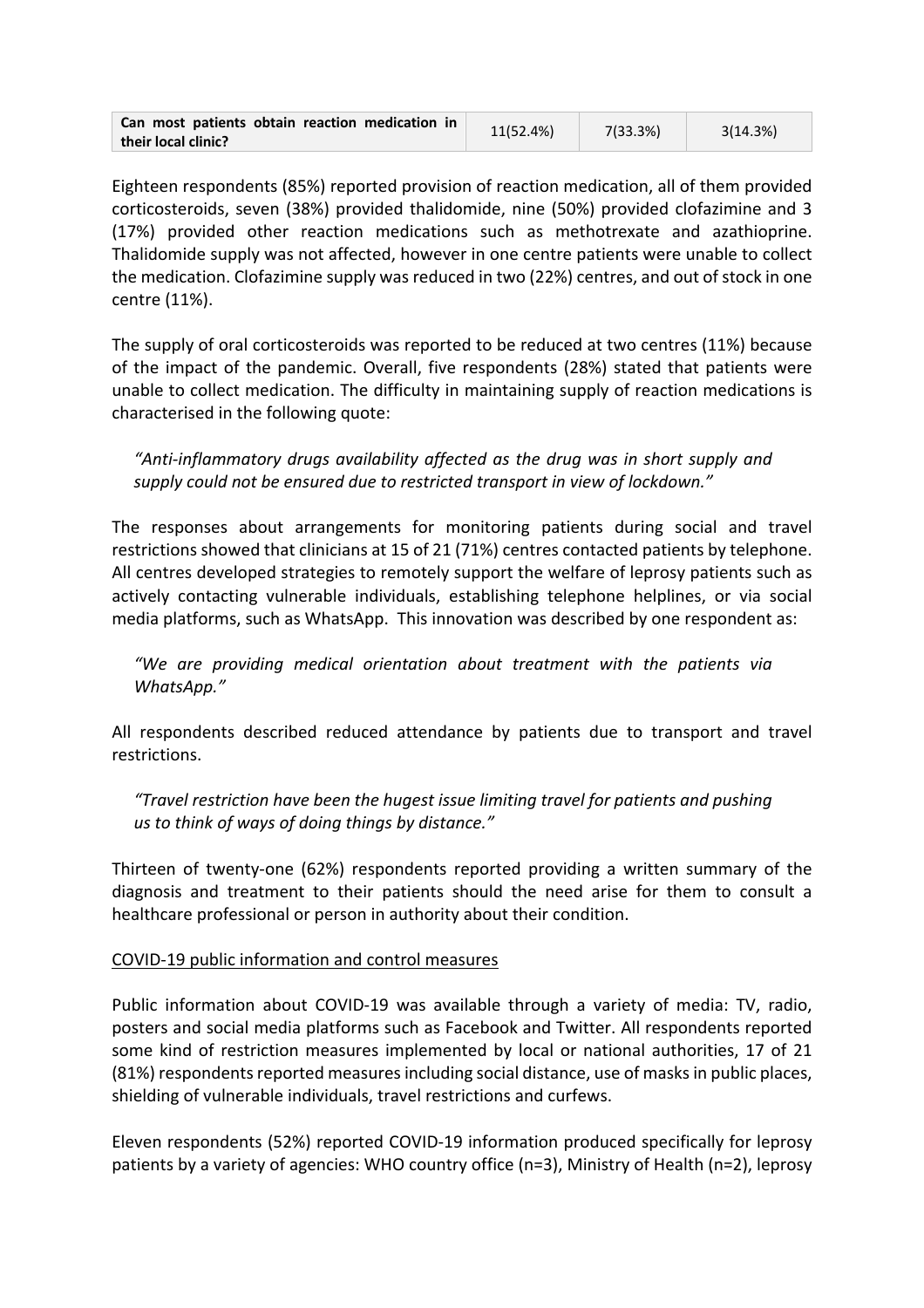or other specialist professional society (n=2), International Federation of Anti-Leprosy Associations (ILEP)/ ILEP Technical Committee (ITC) document (n=3) or produced by clinicians at the institution (n=3).

## COVID-19 diagnosis, management and precautions

The criteria used to diagnose COVID-19 varied amongst the respondents. Seven centres (33%) reported the use of clinical criteria: symptoms, signs and low oxygen saturation. Various tests of infection were reported to be available: nasal/throat swab PCR tests(n=18), ELISA serology tests (n=5) and point of care tests (n=3). In five centres both PCR and serology tests were available.

Measures to reduce the risk of transmission of SARS-CoV-2 in leprosy clinics were described in the majority of organisations. All but two centres recommended some personal protective equipment (PPE): masks (n=14), surgical masks (n=11), Filtering Face Piece 3 (FFP3) or N95 respirators(n=9), visors or goggles (n=9), aprons (n=8), gowns (n=6), disposable gloves (n=14).

*"We spaced the appointment time and guided the use of masks to all patients of the institution."*

COVID-19 patients were managed at six of the centres (28%) which provided general medical care as well as leprosy services.

### COVID-19 and leprosy patients

Six individuals with leprosy at five of the 21 (23.8%) centres had been diagnosed with COVID-19. No deaths related to COVID-19 in this group were reported. One respondent expressed surprise about the low numbers of leprosy patients affected:

*"… we are surprised that patients in use of prednisone and thalidomide are not been widely affected by COVID-19."*

The respondents expressed concern about immunosuppression for the management of leprosy reactions exacerbating SARS-CoV-2 infection.

*"We also try as far as possible to avoid using immunosuppressants."*

#### Financial support

Financial support was provided for leprosy affected individuals to mitigate the effects of COVID-19, in all countries but one country, by a variety of agencies both governmental (n=8) and non-governmental (n=3) including affected persons organisations (n=1). Funds were also raised by voluntary contributions from communities (n=8) to provide such financial support. One respondent outlined various strategies including food donation, obtaining masks and hand sanitizer and providing information about government schemes.

#### **Discussion**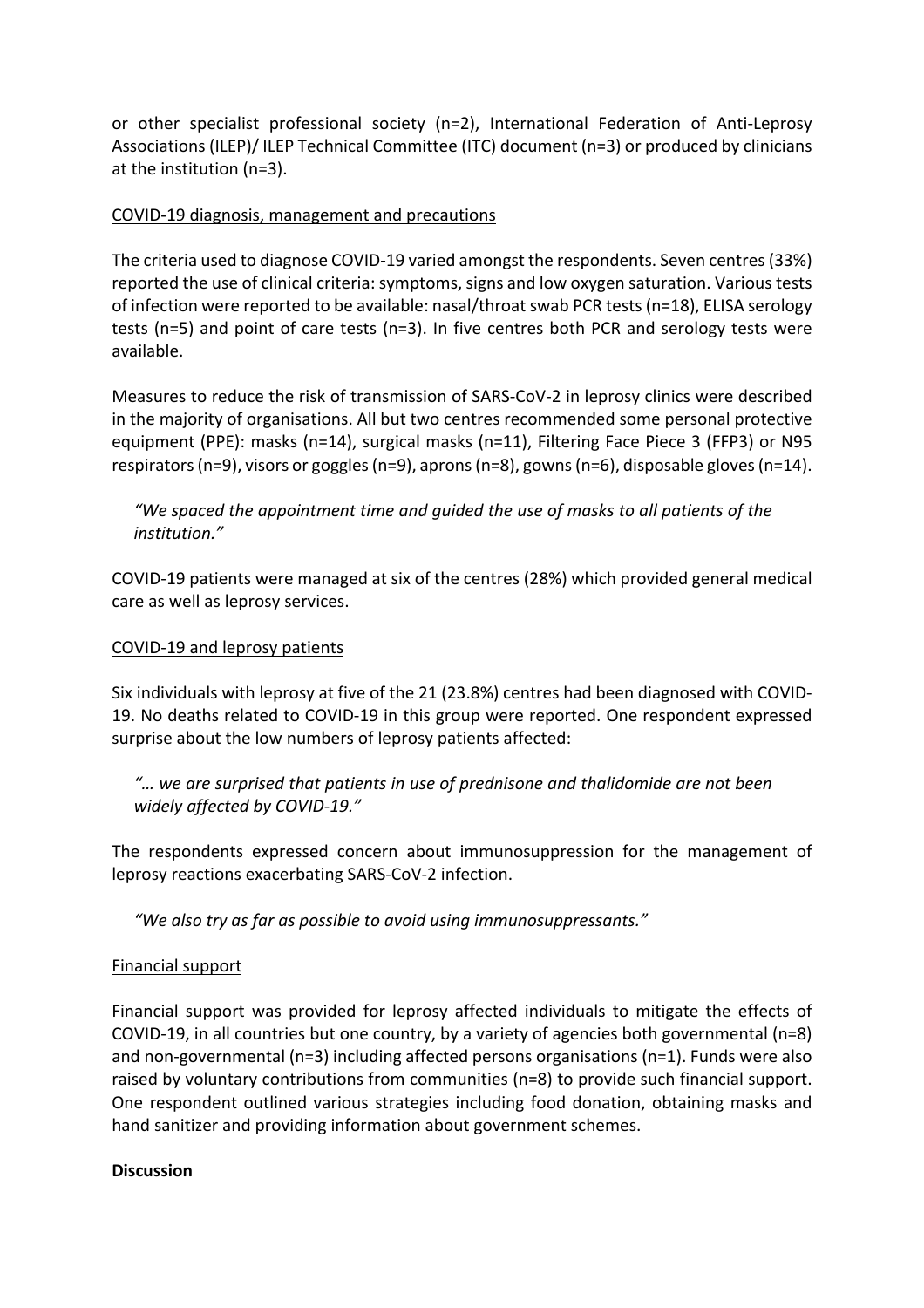This study highlights the impact of the initial phase of the SARS-CoV-2 pandemic on leprosy services in a range of leprosy endemic countries. Many services remained open providing leprosy diagnosis, MDT and leprosy reaction medications. However, patients were not able to travel to the centres. Other services such as reconstructive surgery were closed. Referral centres developed innovative measures to counter the negative impact. Our data confirms the concerns of researchers and organisations regarding the impact of COVID-19 on NTDs<sup>21</sup> including leprosy<sup>22–24</sup>. Mahato emphasised the impact of social distancing, travel restrictions and lockdown measures on health care access, community activities and stigma on leprosy affected individuals in Nepal<sup>24</sup>.

COVID-19 and the public health measures implemented created barriers to the access of leprosy services due to difficulties in travelling to centres for care and reduced or closed services. There was a reduction of all services essential to the case management of leprosy and other strategic interventions outlined in the WHO NTD Roadmap both clinic and community -based<sup>25</sup>. Community activities are not only important for early case detection but also facilitate the reduction in stigma and promote wellbeing for affected individuals and their families.

MDT and drugs used to treat leprosy reactions were mostly available in the referral centres and some at local healthcare facilities. Travel restrictions suggest that more individuals would need to rely on local services to provide essential care such as diagnosis and management. Reduced access to leprosy care, due to COVID-19 will result in additional delay in the diagnosis of leprosy and complications. The closure of inpatient services for the management of leprosy reactions has a greater impact when there are travel restrictions in settings where patients have to travel considerable distances. The chronic complications of leprosy such as neuropathic ulceration and osteomyelitis left untreated lead to loss of tissue and function. It may be that on resumption of normal activity there may be a more severe burden of such complications requiring treatment. A survey of National Leprosy Programme managers initiated in April 2020 by the Global Partnership for Zero Leprosy (GPZL) reported that 34 respondents highlighted similar issues concerning MDT supply and access, reaction medication and ulcer and disability care $^{26}$ .

Travel restrictions and health systems focussing on treatment and control of COVID-19 has resulted in reduced detection of leprosy and may result in an increase burden of disability in the coming years. $27$ 

Before the pandemic, in one cohort, 40% of multibacillary patients with normal nerve function at the time of diagnosis of leprosy developed leprosy reactions and/or nerve function impairment which required prompt management<sup>28</sup>. The expertise to diagnose leprosy reactions and institute treatment is not widely available and may lead to delay which increases the risk of permanent nerve damage and disability<sup>29</sup>. In individuals already established on MDT and/or leprosy reaction treatment it is uncertain whether monitoring for adverse effects would be maintained. There is the potential for those on long-term corticosteroids to experience an interruption of treatment with the risk of severe adrenal insufficiency. A consultation process with leprosy affected individuals and their organisations was conducted by the GPZL in April and May 2020. It received no reports of patients being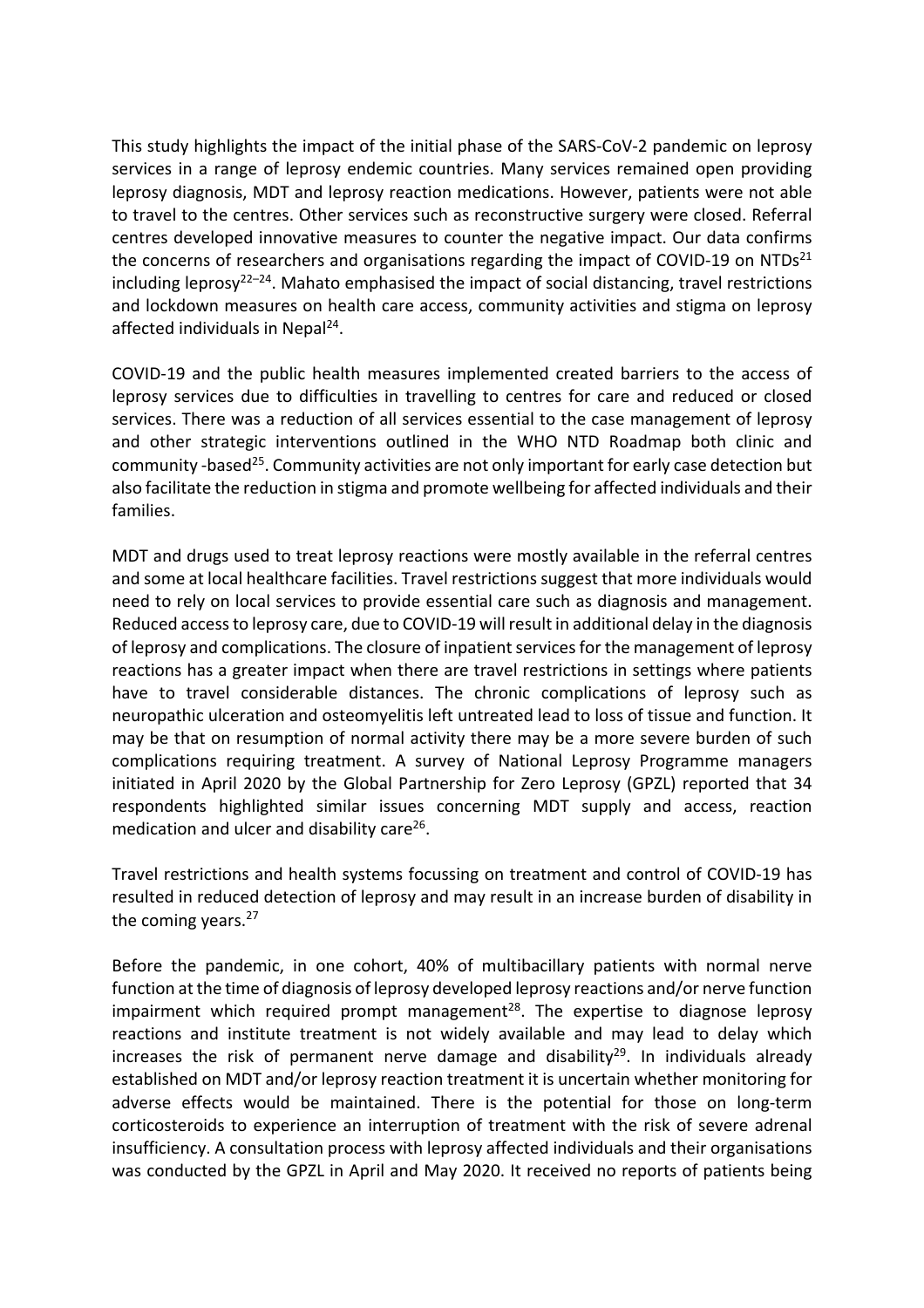provided with extended courses of rection medication in contrast to some National Leprosy Programme representatives reporting dispensing up to three month's supply of MDT<sup>30</sup>.

Our non-systematic data of low numbers of leprosy service users being affected by COVID-19 is in keeping with retrospective data from Brazil during the same period<sup>31</sup>. However, Santos and colleagues reported that all four of leprosy affected individuals died due to COVID-19 in contrast with the six reported by our respondents. None of these ten cases were associated with leprosy reactions. Antunes and colleagues<sup>32</sup> postulated that SARS-CoV-2 infection may trigger leprosy reactions but data supporting this has not yet emerged. The restricted access to diagnosis and no requirement for reporting leprosy reactions means there may be no conclusive answer.

We are not aware of any reports of a significant association between severe COVID-19 and treatment for leprosy reactions despite this being a concern of our respondents and others<sup>33,34</sup>. Interestingly, a report of nosocomially acquired SARS-CoV-2 infection in a 26 yearold man with ENL treated with methotrexate and systemic corticosteroids describe a mild COVID-19 illness and favourable outcome35. Since our data were collected, short course dexamethasone has been shown to reduce mortality in hospitalized patients with COVID-1936.

The responses to our questionnaire illustrate innovative strategies and versatility employed by oganisations providing services to leprosy affected individuals. The frequency of clinic visits was reduced, medical summaries were given to patients and MDT was supplied for longer periods. The use of technology to facilitate telemedicine and provide non-clinical support to service users demonstrates a potential positive impact of the COVID-19 pandemic<sup>37</sup>. The incorporation of some adaptations of service delivery may have long-term benefits to service users, staff and organisations.

The limitations of our study are that it was conducted in the early phase of the COVID-19 pandemic and data were only provided on a single occasion. Respondents may not have included important examples of the impact of COVID-19 that were not specifically covered by the questions in the survey. The respondents' organisations provide leprosy services in referral settings and so we are unable to provide a complete picture of the impact of COVID-19 on leprosy in local settings. Nevertheless, we have gathered data from clinical settings in a wide variety of leprosy endemic settings which demonstrate the impact of COVID-19 on services and the changes required to meet a range of challenges.

The development of efficacious vaccines against SARS-CoV-2 is very welcome, however, it is unclear when these will be widely available in many leprosy endemic settings<sup>38</sup>. Leprosy services have been identified among essential services that should be protected during the COVID-19 pandemic<sup>39</sup>.

The maintenance of essential leprosy services and minimising barriers to access of services needs to be a priority for all agencies involved in their delivery. Measures to combat the transmission of COVID-19 will be necessary for the foreseeable future. Our data complements those generated by the GPZL. The need for continued advocacy is required to ensure policy makers are aware of the disproportionate impact public health measures may have on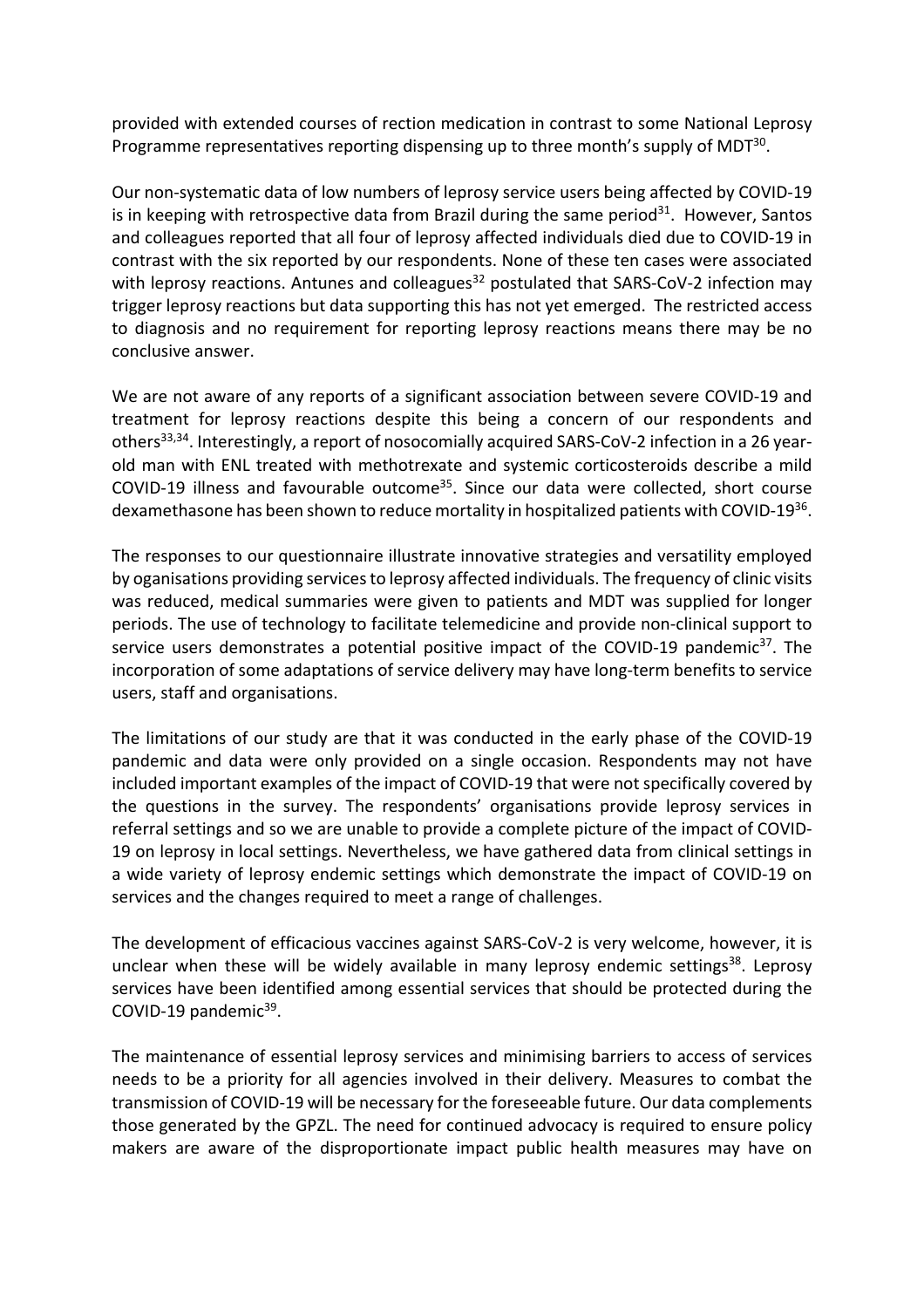economically vulnerable and stigmatised individuals who need access to long-term health interventions provided by specialist services.

## **Acknowledgements**

We are grateful to the colleagues around the world who completed the questionnaire and continue to provide care for those affected by leprosy in very challenging circumstances. The membership of the ENLIST group also includes: Shimelis Doni, Kapil Neupane, José Augusto da Costa Nery, Armi Maghanoy, Marivic Balgon and C. Ruth Butlin.

We also would like to acknowledge Geoff Prescott, from LEPRA.

Dr De Barros is supported by The Hospital and Homes of St. Giles, grant number ITCRZM25.

# **References**

- 1. Johns Hopkins University & Medicine. CORONAVIRUS RESOURCE CENTER. https://coronavirus.jhu.edu/map.html. Published 2020. Accessed February 3, 2021.
- 2. Delamou A, Delvaux T, El Ayadi AM, et al. Public health impact of the 2014–2015 Ebola outbreak in West Africa: Seizing opportunities for the future. *BMJ Glob Heal*. 2017;2(2):2016-2018. doi:10.1136/bmjgh-2016-000202
- 3. Parpia AS, Ndeffo-Mbah ML, Wenzel NS, Galvani AP. Effects of response to 2014-2015 ebola outbreak on deaths from malaria, HIV/AIDS, and tuberculosis, West Africa. *Emerg Infect Dis*. 2016;22(3):433-441. doi:10.3201/eid2203.150977
- 4. Delamou A, Ayadi AME, Sidibe S, et al. Effect of Ebola virus disease on maternal and child health services in Guinea: a retrospective observational cohort study. *Lancet Glob Heal*. 2017;5(4):e448-e457. doi:10.1016/S2214-109X(17)30078-5
- 5. Sochas L, Channon AA, Nam S. Counting indirect crisis-related deaths in the context of a low-resilience health system: The case of maternal and neonatal health during the Ebola epidemic in Sierra Leone. *Health Policy Plan*. 2017;32:iii32-iii39. doi:10.1093/heapol/czx108
- 6. Koroma IB, Javadi D, Hann K, Harries AD, Smart F, Samba T. Non-communicable diseases in the Western Area District, Sierra Leone, following the Ebola outbreak [version 1; peer review: 2 approved]. *F1000Research*. 2019;8:2-13. doi:10.12688/f1000research.18563.1
- 7. Lockwood DNJ. Chronic aspects of leprosy-neglected but important. *Trans R Soc Trop Med Hyg*. 2019;113(12):812-816. doi:10.1093/trstmh/try131
- 8. WHO. *Weekly Epidemiological Record- Global Leprosy ( Hansen Disease) Update, 2019: Time to Step-up Prevention Initiatives*. Vol 2016.; 2020.
- 9. Walker SL, Withington SG, Lockwood DNJ. Leprosy. In: Farrar J, Hotez PJ, Junghanss T, Kang G, Lalloo D, White NJ, eds. *Manson's Tropical Diseases*. 23Th ed. ; 2013:506-518. doi:10.1016/C2010-0-66223-7
- 10. WHO. Guidelines for the Diagnosis, Treatment and Prevention of Leprosy. 2017;1:87.
- 11. Saunderson P. The epidemiology of reactions and nerve damage. *Lepr Rev*. 2000;71(Supplement):S106-110.
- 12. Walker SL, Lebas E, Doni SN, Lockwood DNJ, Lambert SM. The Mortality Associated with Erythema Nodosum Leprosum in Ethiopia: A Retrospective Hospital-Based Study. *PLoS Negl Trop Dis*. 2014;8(3). doi:10.1371/journal.pntd.0002690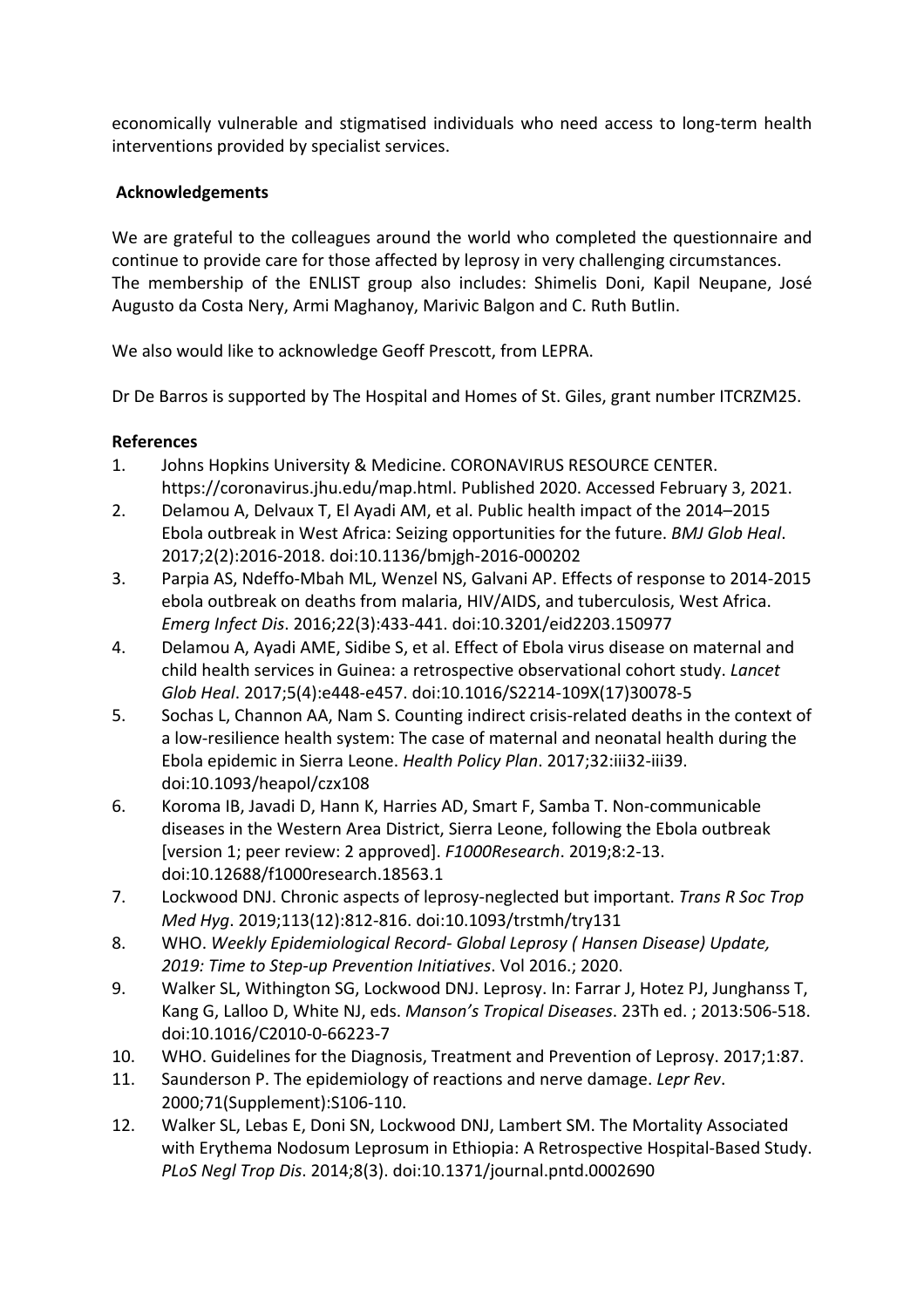- 13. Lambert SM, Alembo DT, Lockwood DNJ, et al. Comparison of Efficacy and Safety of Ciclosporin to Prednisolone in the Treatment of Erythema Nodosum Leprosum: Two Randomised, Double Blind, Controlled Pilot Studies in Ethiopia. *PLoS Negl Trop Dis*. 2016;10(2):e0004149. doi:10.1371/journal.pntd.0004149
- 14. Lambert SM, Alembo DT, Lockwood DNJ, Walker SL, Yamuah LK, Nigusse SD. A Randomized Controlled Double Blind Trial of Ciclosporin versus Prednisolone in the Management of Leprosy Patients with New Type 1 Reaction, in Ethiopia. *PLoS Negl Trop Dis*. 2016;10(4):e0004502. doi:10.1371/journal.pntd.0004502
- 15. Sermrittirong S, Van Brakel WH. Stigma in leprosy: concepts, causes and determinants. *Lepr Rev*. 2014;85(1):36-47. doi:10.47276/lr.85.1.36
- 16. Chandler DJ, Hansen KS, Mahato B, Darlong J, John A, Lockwood DNJ. Household Costs of Leprosy Reactions (ENL) in Rural India. *PLoS Negl Trop Dis*. 2015;9(1):1-13. doi:10.1371/journal.pntd.0003431
- 17. WHO. COVID-19: WHO issues interim guidance for implementation of NTD programmes. https://www.who.int/neglected\_diseases/news/COVID19-WHOinterim-guidance-implementation-NTD-programmes/en/. Published 2020. Accessed September 1, 2020.
- 18. WHO. Considerations for implementing mass treatment, active case-finding and population-based surveys for neglected tropical diseases in the context of the COVID-19 pandemic Interim guidance. 2020;(July):1-8.
- 19. Walker SL, Saunderson P, Kahawita IP, Lockwood DNJ. International workshop on erythema nodosum leprosum (ENL)--consensus report; the formation of ENLIST, the ENL international study group. In: *Leprosy Review*. ; 2012:396-407.
- 20. https://www.lepra.org.uk/.
- 21. de Souza DK, Picado A, Biéler S, Nogaro S, Ndung'u JM. Diagnosis of neglected tropical diseases during and after the covid-19 pandemic. *PLoS Negl Trop Dis*. 2020;14(8):1-6. doi:10.1371/journal.pntd.0008587
- 22. Lepra. Impact of COVID-19 in leprosy. https://www.lepra.org.uk/news/article/theimpact-of-covid-19-on-leprosy. Accessed February 1, 2021.
- 23. Anand S, Mamidi R, Biswas P. Early impact of COVID-19: Observations from an integrated WASH and NTD project in two south-eastern states in India. *Lepr Rev*. 2020;91(3):295-298. doi:10.47276/Ir.91.3.295
- 24. Mahato S, Bhattarai S, Singh R. Inequities towards leprosy-affected people: A challenge during COVID-19 pandemic. *PLoS Negl Trop Dis*. 2020;14(7):1-4. doi:10.1371/journal.pntd.0008537
- 25. World Health Organization. *WHO Ending the Neglected to Attain the Sustainable Development Goals: A Roadmap for Neglected TRopical Diseases 2021-2030*. Geneva; 2020.
- 26. Cavalieroa A, Quaob B. GPZL Working group 1 assesses challenges and a path forward for leprosy during COVID-19. *Lepr Rev*. 2020;91(4):421-424. doi:10.47276/lr.91.4.421
- 27. Arquer GR, Kumar A, Singh RK, Satle N, Mamidi R, Biswas P. In Press COVID-19 and leprosy new case detection in India. *Lepr Rev*. 2021.
- 28. Smith WCS, Nicholls PG, Das L, et al. Predicting neuropathy and reactions in leprosy at diagnosis and before incident events - Results from the INFIR cohort study. *PLoS Negl Trop Dis*. 2009;3(8):6-13. doi:10.1371/journal.pntd.0000500
- 29. Raffe SF, Thapa M, Khadge S, Tamang K, Hagge D, Lockwood DNJ. Diagnosis and Treatment of Leprosy Reactions in Integrated Services - The Patients' Perspective in